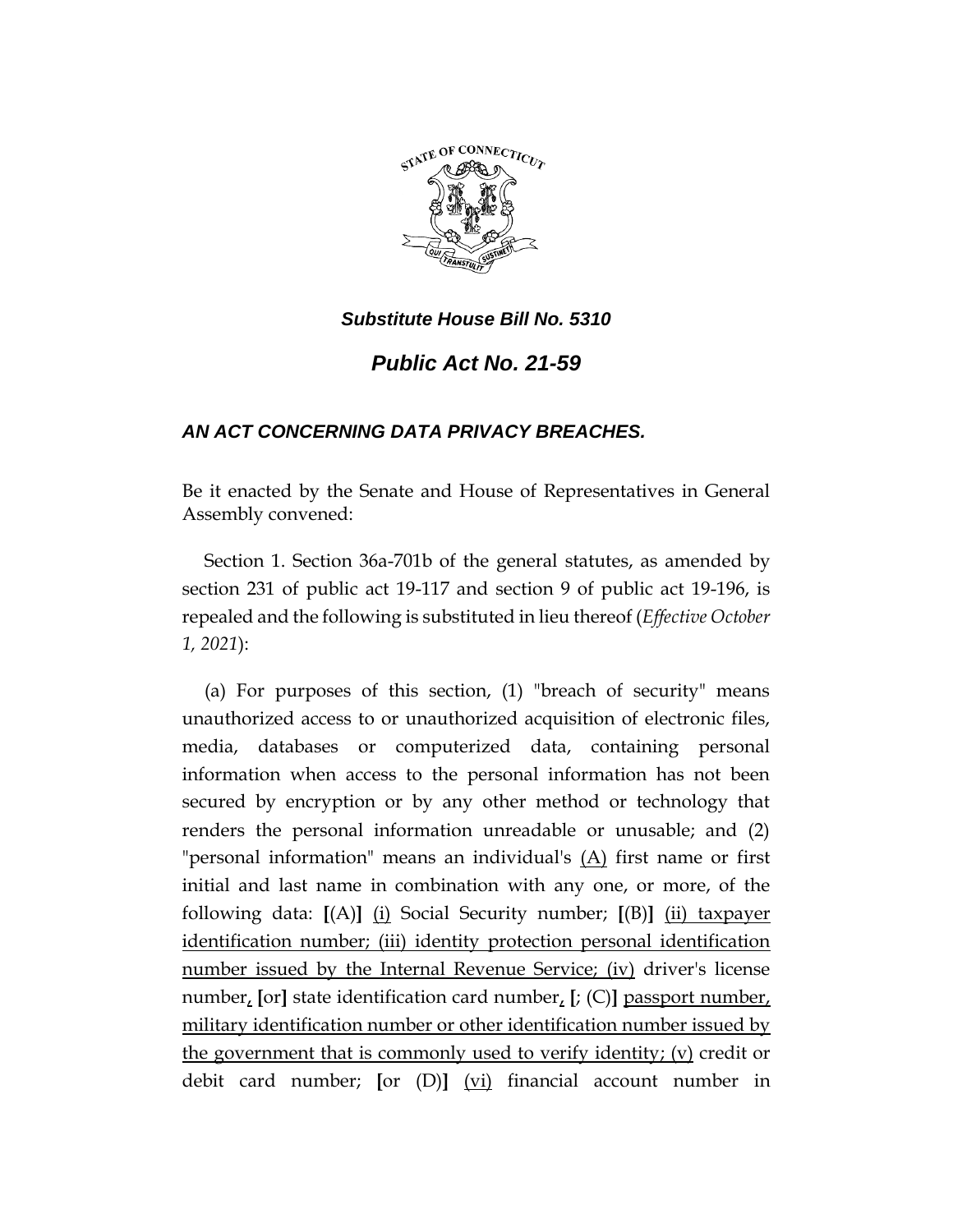combination with any required security code, access code or password that would permit access to such financial account; (vii) medical information regarding an individual's medical history, mental or physical condition, or medical treatment or diagnosis by a health care professional; (viii) health insurance policy number or subscriber identification number, or any unique identifier used by a health insurer to identify the individual; or (ix) biometric information consisting of data generated by electronic measurements of an individual's unique physical characteristics used to authenticate or ascertain the individual's identity, such as a fingerprint, voice print, retina or iris image; or (B) user name or electronic mail address, in combination with a password or security question and answer that would permit access to an online account. "Personal information" does not include publicly available information that is lawfully made available to the general public from federal, state or local government records or widely distributed media.

(b) (1) Any person who **[**conducts business in this state, and who, in the ordinary course of such person's business,**]** owns, licenses or maintains computerized data that includes personal information, shall provide notice of any breach of security following the discovery of the breach to any resident of this state whose personal information was breached or is reasonably believed to have been breached. Such notice shall be made without unreasonable delay but not later than **[**ninety**]** sixty days after the discovery of such breach, unless a shorter time is required under federal law, subject to the provisions of subsection (d) of this section. **[**and the completion of an investigation by such person to determine the nature and scope of the incident, to identify the individuals affected, or to restore the reasonable integrity of the data system.] If the person identifies additional residents of this state whose personal information was breached or reasonably believed to have been breached following sixty days after the discovery of such breach, the person shall proceed in good faith to notify such additional residents as expediently as possible. Such notification shall not be required if, after

*Public Act No. 21-59 2 of 6*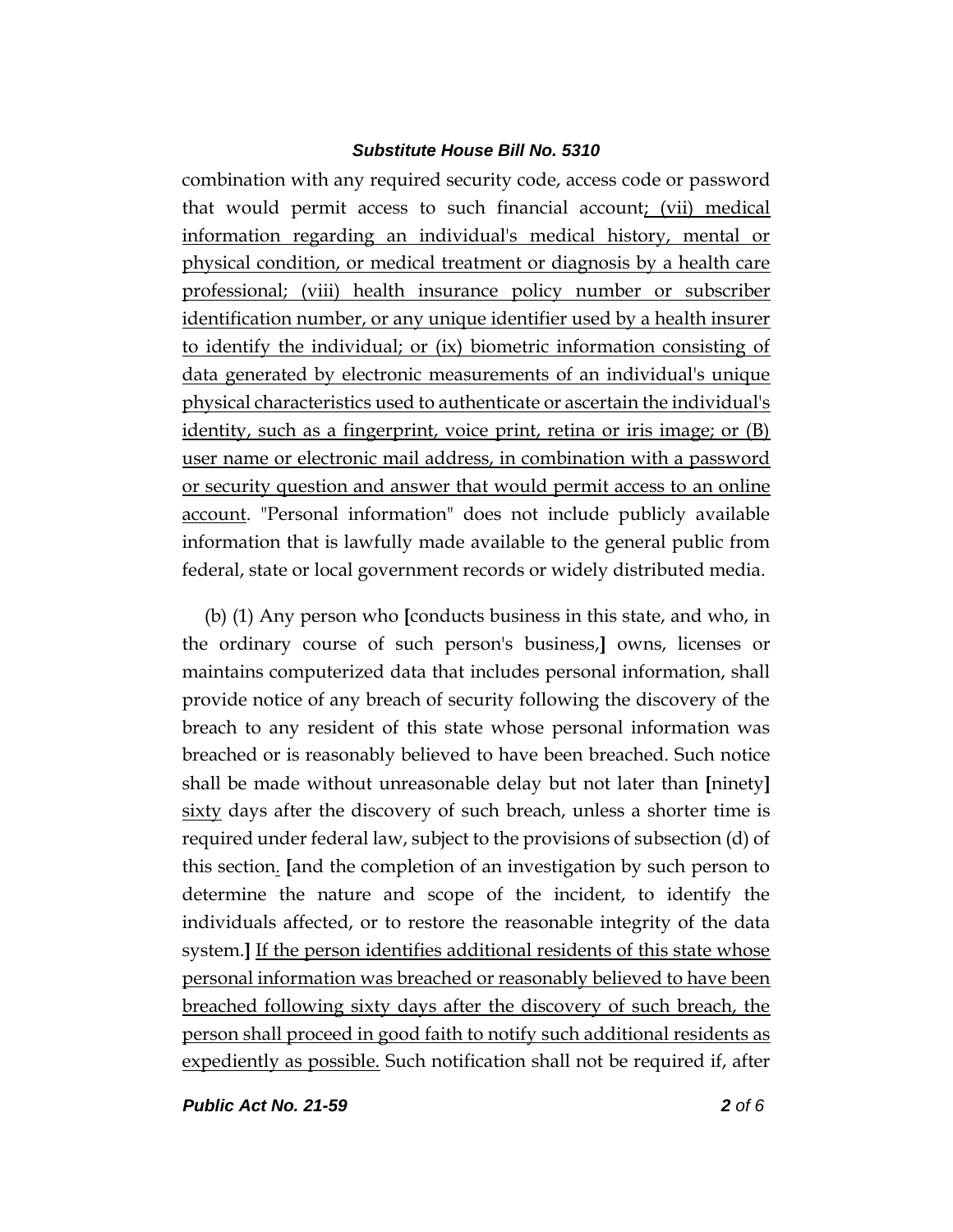an appropriate investigation **[**and consultation with relevant federal, state and local agencies responsible for law enforcement,**]** the person reasonably determines that the breach will not likely result in harm to the individuals whose personal information has been acquired **[**and**]** or accessed.

(2) If notice of a breach of security is required by subdivision (1) of this subsection:

(A) The person who **[**conducts business in this state, and who, in the ordinary course of such person's business,**]** owns, licenses or maintains computerized data that includes personal information, shall, not later than the time when notice is provided to the resident, also provide notice of the breach of security to the Attorney General; and

(B) The person who **[**conducts business in this state, and who, in the ordinary course of such person's business,**]** owns or licenses computerized data that includes personal information, shall offer to each resident whose **[**nonpublic**]** personal information under **[**subparagraph (B)(i) of subdivision (9) of subsection (b) of section 38a-38 or personal information as defined in**]** clause (i) or (ii) of subparagraph (A) of subdivision (2) of subsection (a) of this section was breached or is reasonably believed to have been breached, appropriate identity theft prevention services and, if applicable, identity theft mitigation services. Such service or services shall be provided at no cost to such resident for a period of not less than twenty-four months. Such person shall provide all information necessary for such resident to enroll in such service or services and shall include information on how such resident can place a credit freeze on such resident's credit file.

(c) Any person that maintains computerized data that includes personal information that the person does not own shall notify the owner or licensee of the information of any breach of the security of the data immediately following its discovery, if the personal information of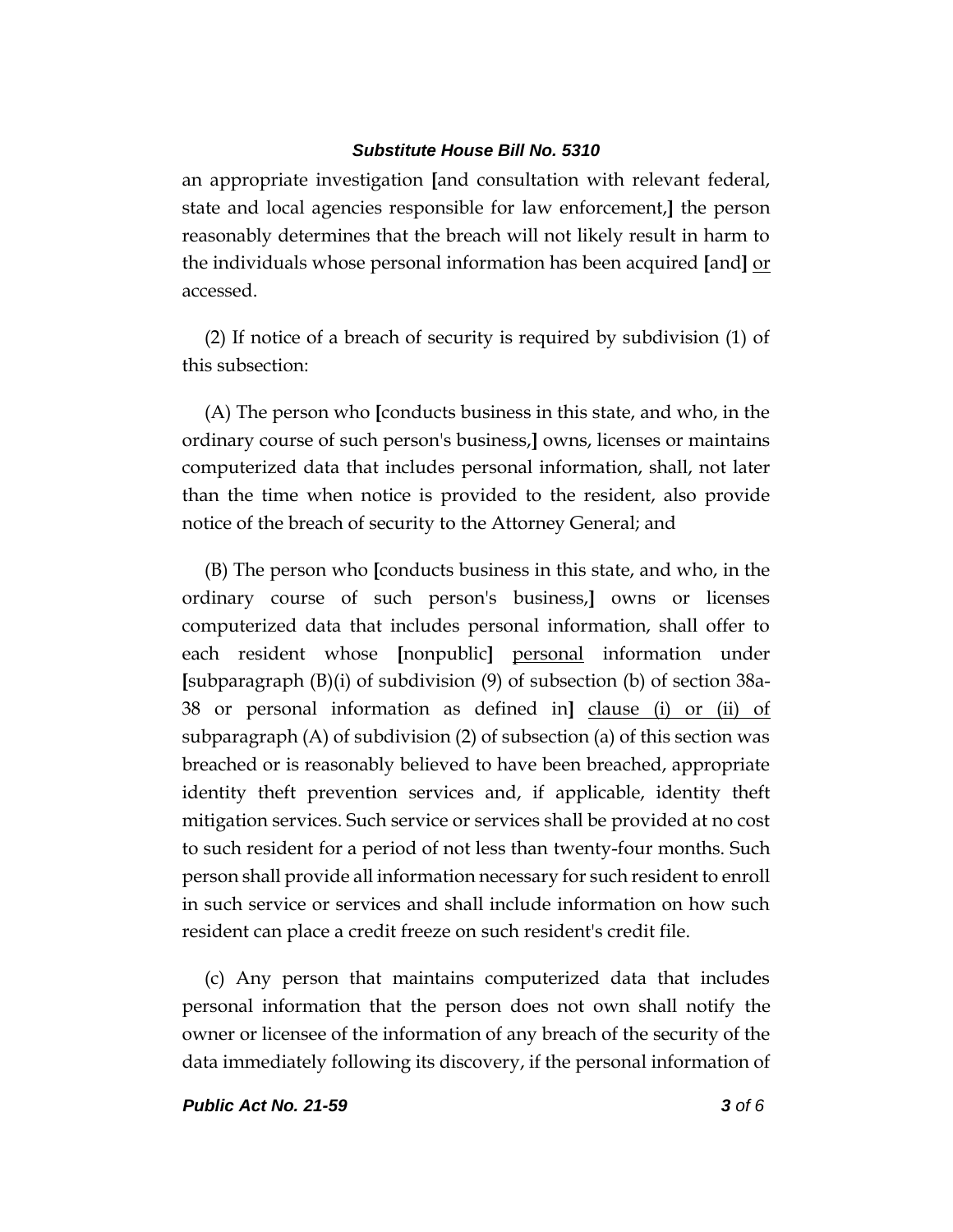a resident of this state was breached or is reasonably believed to have been breached.

(d) Any notification required by this section shall be delayed for a reasonable period of time if a law enforcement agency determines that the notification will impede a criminal investigation and such law enforcement agency has made a request that the notification be delayed. Any such delayed notification shall be made after such law enforcement agency determines that notification will not compromise the criminal investigation and so notifies the person of such determination.

(e) Any notice to a resident, owner or licensee required by the provisions of this section may be provided by one of the following methods, subject to the provisions of subsection (f) of this section: (1) Written notice; (2) telephone notice; (3) electronic notice, provided such notice is consistent with the provisions regarding electronic records and signatures set forth in 15 USC 7001; (4) substitute notice, provided such person demonstrates that the cost of providing notice in accordance with subdivision (1), (2) or (3) of this subsection would exceed two hundred fifty thousand dollars, that the affected class of subject persons to be notified exceeds five hundred thousand persons or that the person does not have sufficient contact information. Substitute notice shall consist of the following: (A) Electronic mail notice when the person has an electronic mail address for the affected persons; (B) conspicuous posting of the notice on the web site of the person if the person maintains one; and (C) notification to major state-wide media, including newspapers, radio and television.

(f) (1) In the event of a breach of login credentials under subparagraph (B) of subdivision (2) of subsection (a) of this section, notice to a resident may be provided in electronic or other form that directs the resident whose personal information was breached or is reasonably believed to have been breached to promptly change any password or security question and answer, as applicable, or to take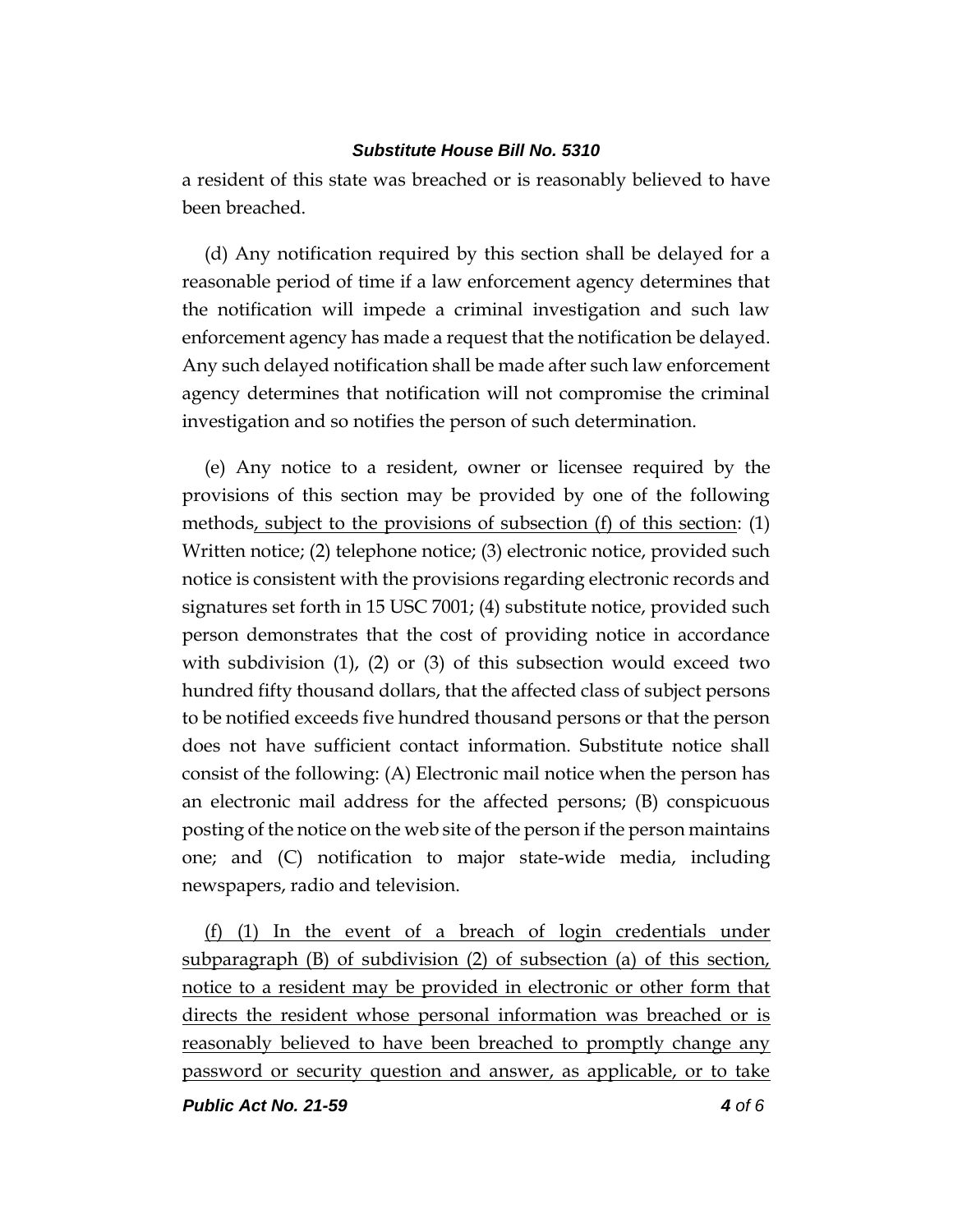other appropriate steps to protect the affected online account and all other online accounts for which the resident uses the same user name or electronic mail address and password or security question and answer.

(2) Any person that furnishes an electronic mail account shall not comply with this section by providing notification to the electronic mail account that was breached or reasonably believed to have been breached if the person cannot reasonably verify the affected resident's receipt of such notification. In such an event, the person shall provide notice by another method described in this section or by clear and conspicuous notice delivered to the resident online when the resident is connected to the online account from an Internet protocol address or online location from which the person knows the resident customarily accesses the account.

**[**(f)**]** (g) Any person that maintains such person's own security breach procedures as part of an information security policy for the treatment of personal information and otherwise complies with the timing requirements of this section, shall be deemed to be in compliance with the security breach notification requirements of this section, provided such person notifies, as applicable, residents of this state, owners and licensees in accordance with such person's policies in the event of a breach of security and in the case of notice to a resident, such person also notifies the Attorney General not later than the time when notice is provided to the resident. Any person that maintains such a security breach procedure pursuant to the rules, regulations, procedures or guidelines established by the primary or functional regulator, as defined in 15 USC 6809(2), shall be deemed to be in compliance with the security breach notification requirements of this section, provided (1) such person notifies, as applicable, such residents of this state, owners, and licensees required to be notified under and in accordance with the policies or the rules, regulations, procedures or guidelines established by the primary or functional regulator in the event of a breach of